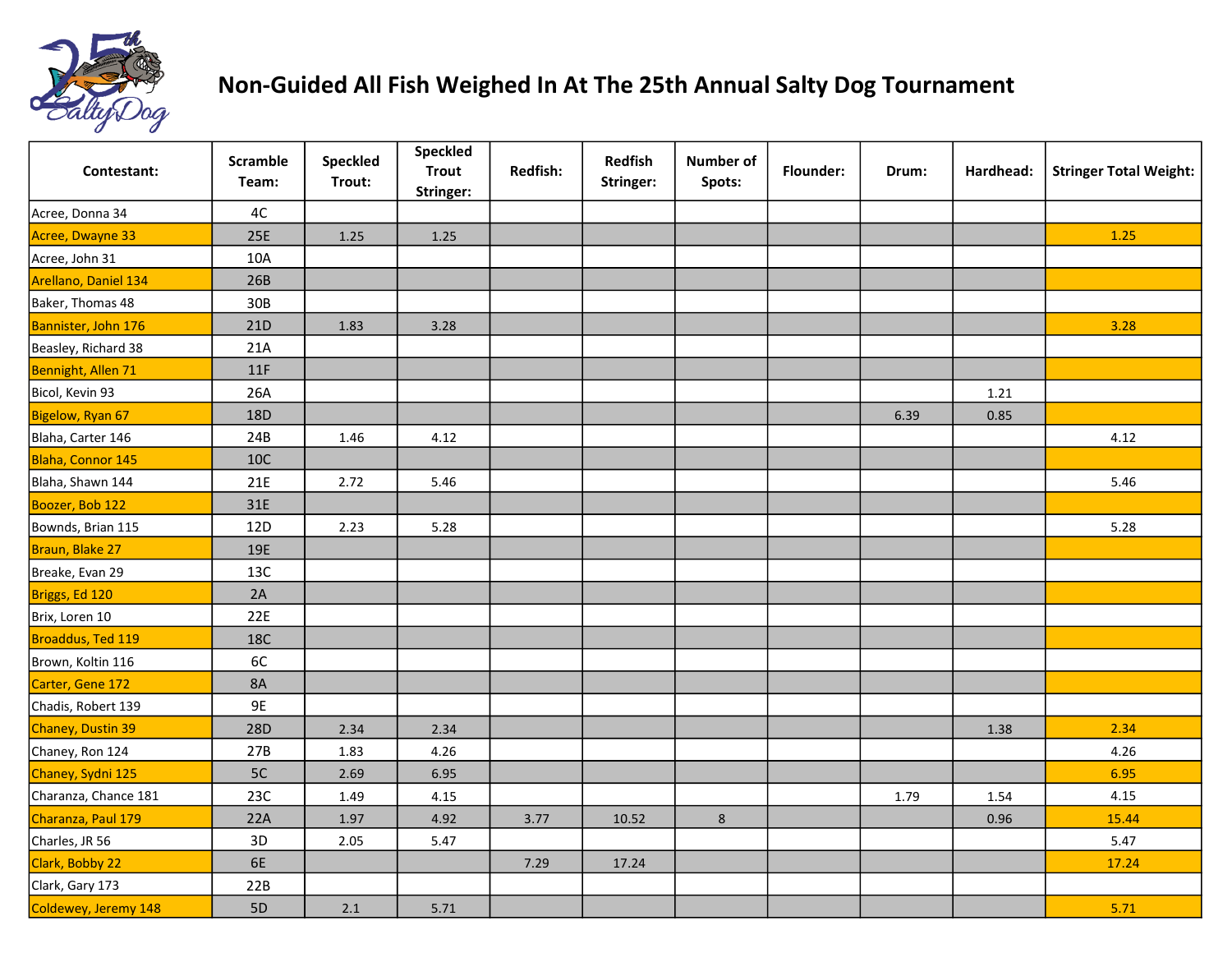

| Contestant:            | Scramble<br>Team: | Speckled<br>Trout: | Speckled<br><b>Trout</b><br>Stringer: | Redfish: | <b>Redfish</b><br>Stringer: | <b>Number of</b><br>Spots: | <b>Flounder:</b> | Drum: | Hardhead: | <b>Stringer Total Weight:</b> |
|------------------------|-------------------|--------------------|---------------------------------------|----------|-----------------------------|----------------------------|------------------|-------|-----------|-------------------------------|
| Cole, Curt 185         | 13B               |                    |                                       |          |                             |                            |                  |       |           |                               |
| Cole, Leeanne 184      | 6B                |                    |                                       |          |                             |                            |                  |       |           |                               |
| Collins, Cody 68       | 5B                |                    |                                       |          |                             |                            |                  | 4.83  |           |                               |
| Cousins, David 45      | 6F                |                    |                                       |          |                             |                            |                  |       |           |                               |
| Crawford, Eric 88      | 20B               | 2.75               | 5.92                                  |          |                             |                            |                  |       |           | 5.92                          |
| Crisp, Donovan 107     | 25F               | 2.09               | 5.53                                  |          |                             |                            |                  |       |           | 5.53                          |
| Crisp, Matt 105        | 14B               | 1.82               | 3.24                                  |          |                             |                            |                  |       |           | 3.24                          |
| Crisp, Tamara 106      | 23D               | 1.05               | 2.14                                  |          |                             |                            |                  |       |           | 2.14                          |
| Cryer, AL 17           | 28F               | 2.35               | 4.73                                  |          |                             |                            |                  |       |           | 4.73                          |
| Cryer, AW 18           | <b>8B</b>         |                    |                                       |          |                             |                            |                  |       |           |                               |
| Cryer, Scott 16        | 18B               | 3.2                | 4.48                                  |          |                             |                            |                  |       |           | 4.48                          |
| Cunningham, Brad 51    | 6A                | 1.52               | 4.24                                  |          |                             |                            |                  |       |           | 4.24                          |
| Davis, Bob 19          | 20C               | 1.81               | 3.49                                  | 4.27     | 4.27                        |                            |                  |       |           | 7.76                          |
| Davis, Craig 20        | 17F               |                    |                                       |          |                             |                            |                  |       |           |                               |
| Davis, Hunter 140      | 15C               |                    |                                       |          |                             |                            |                  |       |           |                               |
| Davis, Madison 165     | <b>16C</b>        | 1.15               | 1.15                                  |          |                             |                            |                  |       | 0.67      | 1.15                          |
| Davis, Matthew 164     | 22F               | 2.29               | 2.29                                  |          |                             |                            |                  |       |           | 2.29                          |
| Davis, Mike 163        | 19B               |                    |                                       |          |                             |                            |                  |       |           |                               |
| Debrwyn, Robert 57     | 26E               | 2.23               | 5.85                                  |          |                             |                            |                  |       |           | 5.85                          |
| Delgado, Elias 81      | 24F               |                    |                                       |          |                             |                            |                  |       |           |                               |
| Dennis, Terry 4        | 31A               |                    |                                       |          |                             |                            |                  |       |           |                               |
| Diehl, Brad 94         | 12B               |                    |                                       |          |                             |                            |                  |       |           |                               |
| Dolezel, Anita 102     | 28A               |                    |                                       |          |                             |                            |                  |       |           |                               |
| Dolezel, Charles 101   | <b>12C</b>        | 3.01               | 5.68                                  |          |                             |                            |                  |       |           | 5.68                          |
| Dominguez, Anthony 142 | 19C               |                    |                                       |          |                             |                            |                  |       |           |                               |
| Dowell, Kenny 21       | 29D               | 1.02               | 1.02                                  |          |                             |                            |                  |       |           | 1.02                          |
| Fisher, Cody 154       | 27D               |                    |                                       |          |                             |                            |                  | 5.74  |           |                               |
| Fisher, Sarah 153      | 31F               | 1.67               | 4.49                                  |          |                             |                            |                  | 2.47  |           | 4.49                          |
| Fitzgerald, Taylor 92  | 15A               |                    |                                       |          |                             |                            |                  |       |           |                               |
| Foeh, Conley 168       | 30F               |                    |                                       | 3.26     | 3.26                        |                            |                  |       |           | 3.26                          |
| Foeh, Russell 167      | 31B               |                    |                                       |          |                             |                            |                  |       |           |                               |
| Foeh, Timothy 127      | 2B                |                    |                                       | 4.62     | 13.09                       |                            | 1.87             |       | 0.99      | 13.09                         |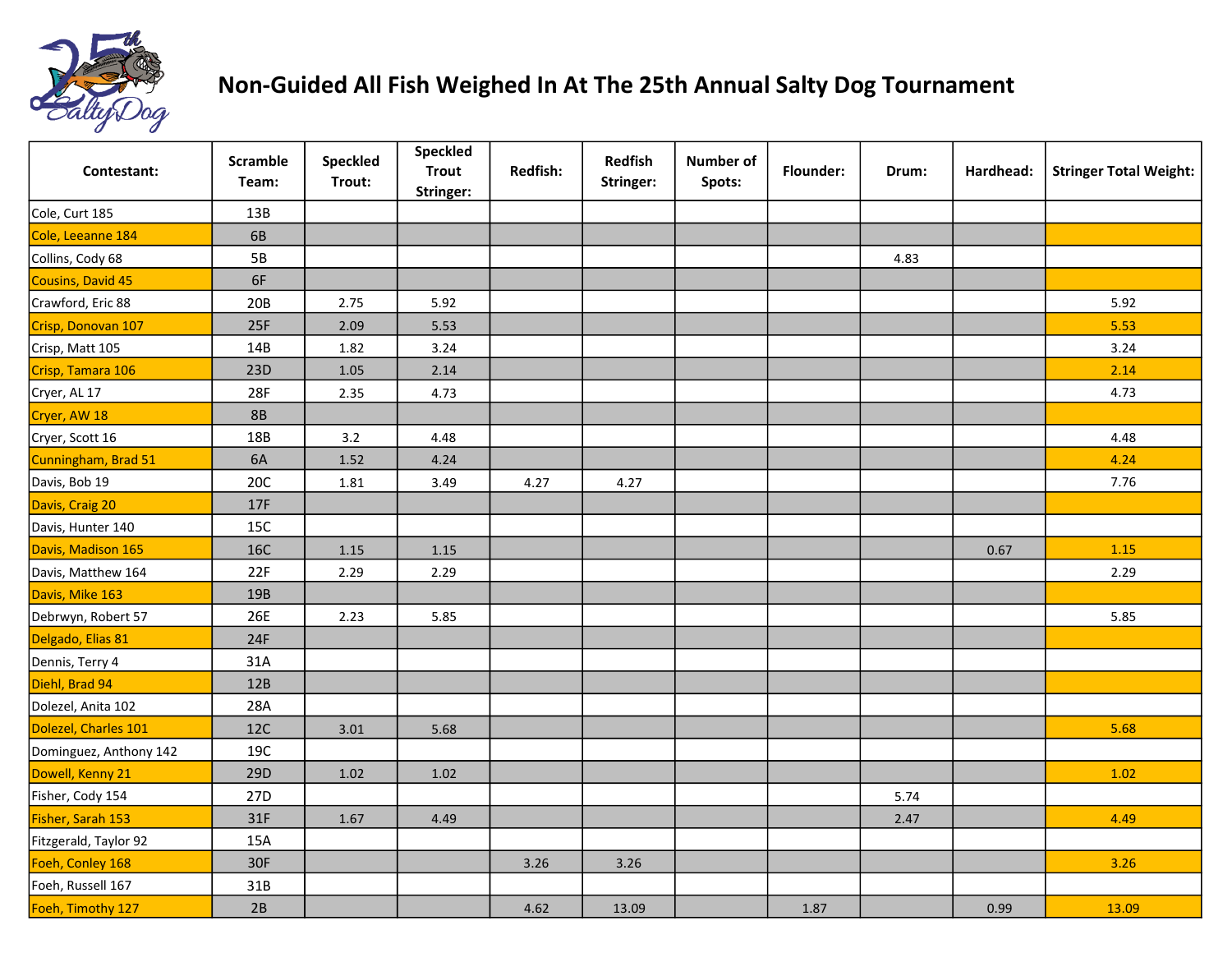

| Contestant:             | Scramble<br>Team: | Speckled<br>Trout: | Speckled<br><b>Trout</b><br><b>Stringer:</b> | Redfish: | <b>Redfish</b><br>Stringer: | <b>Number of</b><br>Spots: | Flounder: | Drum: | Hardhead: | <b>Stringer Total Weight:</b> |
|-------------------------|-------------------|--------------------|----------------------------------------------|----------|-----------------------------|----------------------------|-----------|-------|-----------|-------------------------------|
| Foeh, Ty 128            | 11E               |                    |                                              | 6.53     | 17.05                       | $2^{\circ}$                |           |       |           | 17.05                         |
| Fucik, Mike 73          | 14A               |                    |                                              |          |                             |                            |           |       |           |                               |
| Garcia, Dawn 36         | 29B               |                    |                                              | 6.21     | 6.21                        |                            |           |       |           | 6.21                          |
| Garcia, Rufus 35        | 17B               |                    |                                              |          |                             |                            |           |       |           |                               |
| Gardner, George 69      | 12E               |                    |                                              |          |                             |                            |           |       |           |                               |
| Garner, Forrest 70      | 4B                | 3.04               | 3.04                                         |          |                             |                            |           | 5.61  | 0.6       | 3.04                          |
| Garza, Barbara 131      | 1D                |                    |                                              |          |                             |                            |           |       |           |                               |
| Garza, Steve 132        | 7A                |                    |                                              |          |                             |                            |           |       |           |                               |
| Garza, SteveMichael 133 | <b>9B</b>         |                    |                                              | 3.28     | 6.39                        | $\mathbf{3}$               |           |       |           | 6.39                          |
| Glade, Joey 113         | <b>10E</b>        |                    |                                              |          |                             |                            |           |       |           |                               |
| Glasscock, David 25     | 28C               |                    |                                              |          |                             |                            |           |       |           |                               |
| Gonzalez, Eric 141      | 20F               |                    |                                              |          |                             |                            |           |       |           |                               |
| Gore, Matt 178          | $3B$              |                    |                                              |          |                             |                            |           |       |           |                               |
| Grape, Matthew 58       | 19A               | 2.78               | 6.15                                         |          |                             |                            |           | 3.71  |           | 6.15                          |
| Griffith, Diane 60      | 14E               | 2.68               | 6.31                                         |          |                             |                            |           |       |           | 6.31                          |
| Griffith, Matt 59       | <b>9A</b>         | 1.66               | 4.74                                         |          |                             |                            |           |       |           | 4.74                          |
| Guerra, Jesus 118       | 9F                |                    |                                              |          |                             |                            |           |       |           |                               |
| Harrison, Demonte 175   | 19D               |                    |                                              |          |                             |                            |           |       |           |                               |
| Hartnett, Lauren 138    | 10D               |                    |                                              | 5.12     | 5.12                        | $\mathsf{3}$               |           |       |           | 5.12                          |
| Hartnett, Matt 137      | 16B               |                    |                                              |          |                             |                            |           |       |           |                               |
| Hill, BJ 123            | 16A               |                    |                                              |          |                             |                            |           |       |           |                               |
| Hill, Brad 281          | <b>LATE ENTRY</b> |                    |                                              |          |                             |                            |           |       |           |                               |
| Hodges, Austin 13       | 21F               | 2.9                | 7.04                                         | 6.07     | 11.39                       | $\overline{3}$             |           |       |           | 18.43                         |
| Hodges, Grant 14        | 7C                | 3.03               | 7.79                                         |          |                             |                            |           |       |           | 7.79                          |
| Hooter, Jeff 121        | 30A               |                    |                                              | 3.1      | $3.1\,$                     |                            |           |       |           | 3.1                           |
| Hosek, Kenneth 15       | 28B               | 3.09               | 8.02                                         |          |                             |                            |           |       |           | 8.02                          |
| Janda, Carson 42        | 12F               |                    |                                              |          |                             |                            |           |       |           |                               |
| Janda, Chloe 43         | 2D                |                    |                                              |          |                             |                            |           |       |           |                               |
| Janda, Gary 40          | 26D               |                    |                                              |          |                             |                            |           |       |           |                               |
| Janda, Lucas 41         | 28E               | 2.39               | 4.25                                         |          |                             |                            |           |       |           | 4.25                          |
| Jaramillo, Carlos 155   | 1B                |                    |                                              |          |                             |                            |           |       | 1.28      |                               |
| Johnson, David 159      | 16E               |                    |                                              |          |                             |                            |           |       |           |                               |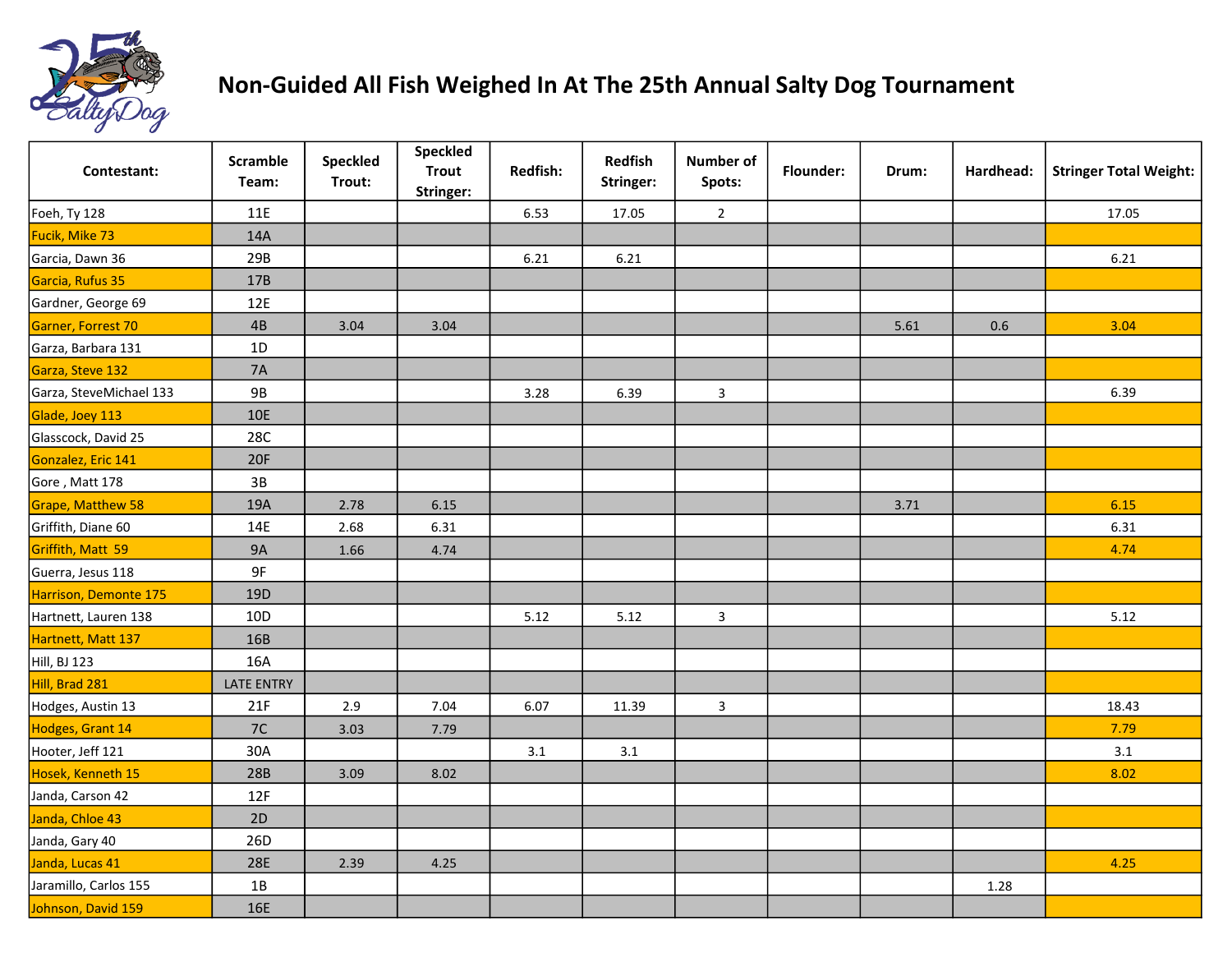

| Contestant:           | <b>Scramble</b><br>Team: | Speckled<br>Trout: | Speckled<br><b>Trout</b><br>Stringer: | Redfish: | Redfish<br>Stringer: | <b>Number of</b><br>Spots: | <b>Flounder:</b> | Drum: | Hardhead: | <b>Stringer Total Weight:</b> |
|-----------------------|--------------------------|--------------------|---------------------------------------|----------|----------------------|----------------------------|------------------|-------|-----------|-------------------------------|
| Johnson, Kimberly 160 | 17C                      |                    |                                       |          |                      |                            |                  |       |           |                               |
| King, Joe 30          | <b>8D</b>                |                    |                                       |          |                      |                            |                  |       |           |                               |
| Koinis, Nicholas 7    | 13D                      |                    |                                       |          |                      |                            |                  |       |           |                               |
| Krebs, Clayton 12     | 6D                       | 3.36               | 7.9                                   | $5.1$    | 5.1                  | $\overline{4}$             |                  |       |           | 13                            |
| Kreg, Bradley 55      | 29F                      |                    |                                       |          |                      |                            |                  |       |           |                               |
| Kresta, Randy 98      | 27C                      | 3.49               | 3.49                                  | 3.55     | 3.55                 | $\mathbf{1}$               |                  |       |           | 7.04                          |
| Kveton, Brad 180      | 11C                      | 2.61               | 6.55                                  | 2.85     | 2.85                 |                            |                  |       |           | 9.4                           |
| Ladewig, Colin 75     | 11D                      |                    |                                       |          |                      |                            |                  |       |           |                               |
| Ladewig, Nathan 72    | 4F                       |                    |                                       |          |                      |                            |                  |       |           |                               |
| Ladewig, Quinton 74   | 22D                      |                    |                                       |          |                      |                            |                  |       |           |                               |
| Lawton, Duncan 169    | 26F                      |                    |                                       | 3.99     | 3.99                 |                            |                  |       |           | 3.99                          |
| Lenox, Ronnie 283     | <b>LATE ENTRY</b>        |                    |                                       |          |                      |                            |                  |       |           |                               |
| Leverton, Ron 117     | 25A                      |                    |                                       |          |                      |                            |                  |       |           |                               |
| Lloyd, Steve 282      | <b>LATE ENTRY</b>        |                    |                                       |          |                      |                            |                  |       |           |                               |
| Lupher, Austan 44     | 25D                      |                    |                                       |          |                      |                            |                  |       |           |                               |
| Macha, Allen 114      | 15B                      |                    |                                       | 4.28     | 8.14                 |                            | 2.04             |       |           | 8.14                          |
| Mahler, Lori 32       | $1E$                     |                    |                                       |          |                      |                            |                  |       |           |                               |
| Mantell, Chris 186    | 9D                       |                    |                                       |          |                      |                            |                  |       |           |                               |
| Mantell, Jacob 279    | <b>LATE ENTRY</b>        |                    |                                       |          |                      |                            |                  |       |           |                               |
| Mantell, Travis 280   | <b>LATE ENTRY</b>        |                    |                                       |          |                      |                            |                  |       |           |                               |
| Marti, Todd 5         | 8C                       |                    |                                       |          |                      |                            |                  |       |           |                               |
| McGrand, George 129   | 15E                      | 4.06               | 10.08                                 | 3.74     | 7.02                 | $\overline{4}$             |                  |       |           | 17.1                          |
| McKelvy, Brent 177    | 13E                      |                    |                                       |          |                      |                            |                  |       |           |                               |
| Meador, Clint 104     | <b>14C</b>               |                    |                                       |          |                      |                            |                  |       |           |                               |
| Meador, Kenny 103     | 7F                       |                    |                                       |          |                      |                            |                  |       |           |                               |
| Mitchell, Korben 126  | 12A                      |                    |                                       |          |                      |                            |                  |       |           |                               |
| Mordica, Clyde 6      | 27A                      | 3.41               | 9.45                                  |          |                      |                            |                  |       |           | 9.45                          |
| Morgan, Chad 86       | 27F                      | 2.01               | 3.78                                  |          |                      |                            |                  |       |           | 3.78                          |
| Morgan, Hoga 61       | 17D                      |                    |                                       | 7.06     | 19.47                | $\mathbf{3}$               |                  | 4.3   |           | 19.47                         |
| Morgan, Hunter 62     | 7B                       | 1.79               | 1.79                                  | 7.26     | 20.61                |                            |                  | 6.8   |           | 22.4                          |
| Morgan, Lawson 85     | 24C                      | 2.93               | 5.54                                  |          |                      |                            |                  |       |           | 5.54                          |
| Morgan, Ronnie 84     | 5F                       | 2.34               | 5.42                                  |          |                      |                            |                  |       |           | 5.42                          |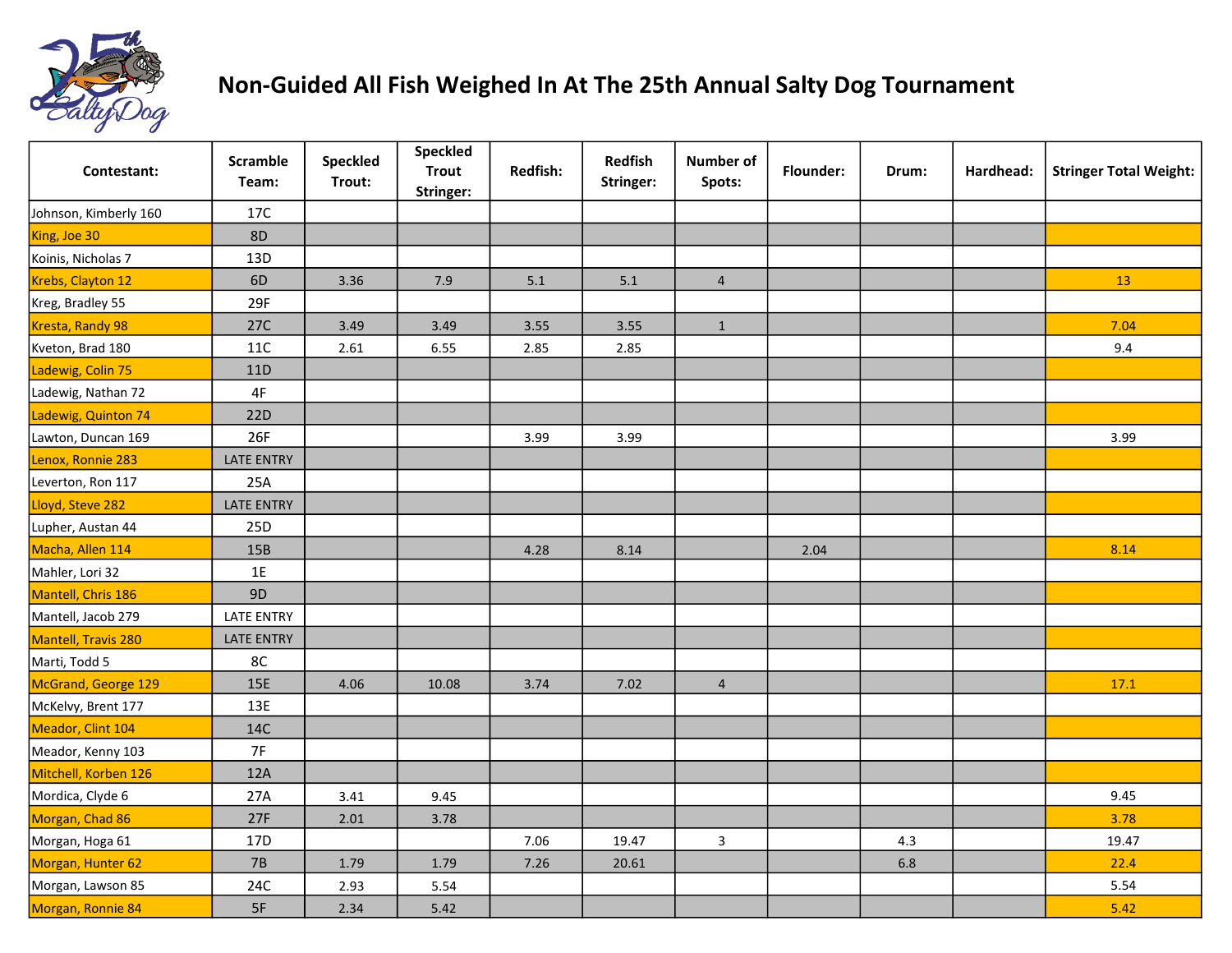

| Contestant:             | Scramble<br>Team: | Speckled<br>Trout: | Speckled<br><b>Trout</b><br>Stringer: | Redfish: | <b>Redfish</b><br>Stringer: | <b>Number of</b><br>Spots: | Flounder: | Drum: | Hardhead: | <b>Stringer Total Weight:</b> |
|-------------------------|-------------------|--------------------|---------------------------------------|----------|-----------------------------|----------------------------|-----------|-------|-----------|-------------------------------|
| Morris, Donnie 23       | 30E               |                    |                                       |          |                             |                            |           |       |           |                               |
| Morris, Michael 24      | 24A               |                    |                                       | 4.26     | 11.46                       |                            |           |       |           | 11.46                         |
| Narvaez, Janette 130    | 23B               |                    |                                       |          |                             |                            |           |       |           |                               |
| Nyberg, Clay 158        | 4D                |                    |                                       |          |                             |                            |           |       |           |                               |
| Nyberg, Michael 157     | 23F               | 2.41               | 5.82                                  |          |                             |                            |           |       |           | 5.82                          |
| Olive, James 182        | 1C                |                    |                                       |          |                             |                            |           |       |           |                               |
| Olive, Jana 183         | 14D               |                    |                                       |          |                             |                            |           |       |           |                               |
| Palacios, Sebastian 291 | <b>LATE ENTRY</b> |                    |                                       |          |                             |                            |           |       |           |                               |
| Paul, Sandra 108        | 24D               | 1.09               | 3.33                                  |          |                             |                            |           |       |           | 3.33                          |
| Perkins, Gary 161       | 24E               |                    |                                       |          |                             |                            |           |       |           |                               |
| Perkins, Kathy 162      | 11A               |                    |                                       |          |                             |                            |           |       |           |                               |
| Pierce, Samantha 166    | 30C               | 1.69               | 1.69                                  |          |                             |                            |           |       | 0.87      | 1.69                          |
| Posey, Marty 53         | 30 <sub>D</sub>   |                    |                                       |          |                             |                            |           |       |           |                               |
| Recio, Santi 290        | <b>LATE ENTRY</b> | 2.37               | 2.37                                  |          |                             |                            |           |       |           | 2.37                          |
| Reich, Brittany 83      | 2F                |                    |                                       |          |                             |                            |           |       |           |                               |
| Reich, TJ 82            | 23A               |                    |                                       |          |                             |                            |           |       |           |                               |
| Reich, Ty 79            | <b>7E</b>         |                    |                                       |          |                             |                            |           |       |           |                               |
| Roach, Kenny 2          | 23E               |                    |                                       |          |                             |                            |           |       |           |                               |
| Ross, Courtney 136      | 17A               |                    |                                       |          |                             |                            |           |       |           |                               |
| Ross, Kelby 135         | $3F$              | 3.13               | 3.13                                  |          |                             |                            |           |       |           | 3.13                          |
| Sanchez, Juan 143       | 29E               |                    |                                       |          |                             |                            |           |       |           |                               |
| Scheel, Ryan 112        | 4A                |                    |                                       |          |                             |                            |           |       |           |                               |
| Schmeltekopf, Clay 170  | 9C                |                    |                                       |          |                             |                            |           |       |           |                               |
| Schmeltekopf, Randy 171 | 29C               |                    |                                       |          |                             |                            |           |       |           |                               |
| Seale, John 3           | 8F                |                    |                                       |          |                             |                            |           |       |           |                               |
| Sealy, Vinson 49        | $1F$              | 1.56               | 4.34                                  |          |                             |                            |           |       |           | 4.34                          |
| Silvas, Jace 91         | 31C               | 1.74               | 5.19                                  |          |                             |                            |           |       |           | 5.19                          |
| Silvas, Rich 89         | 20A               |                    |                                       |          |                             |                            |           | 2.7   |           |                               |
| Silvas, Richard 90      | <b>18F</b>        | 1.56               | 2.85                                  |          |                             |                            |           |       |           | 2.85                          |
| Smith, John 1           | <b>20E</b>        |                    |                                       |          |                             |                            |           |       |           |                               |
| Smith, Matt 46          | 16F               |                    |                                       |          |                             |                            |           |       |           |                               |
| Stendebach, Walker 76   | 10B               |                    |                                       |          |                             |                            |           |       |           |                               |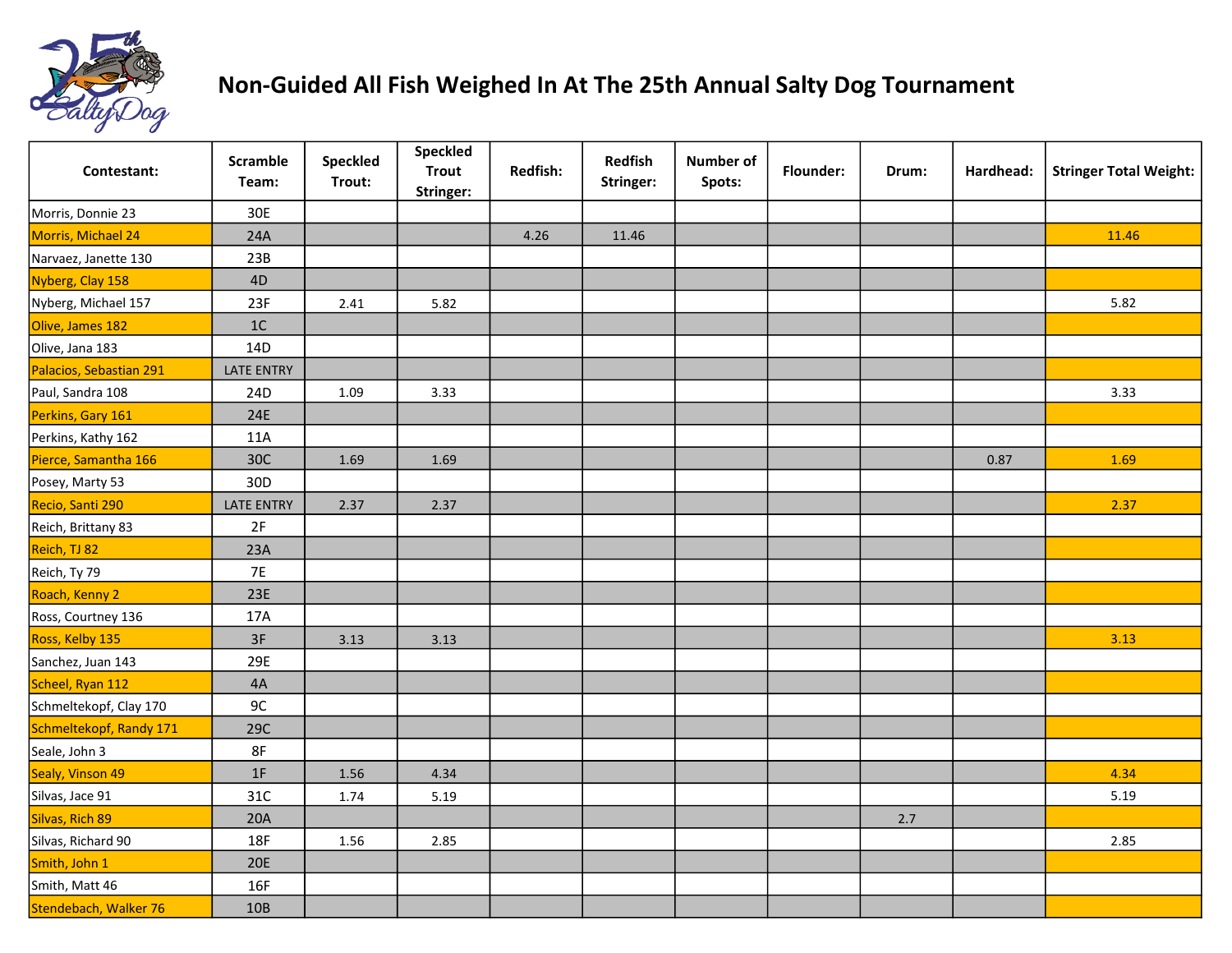

| Contestant:                | Scramble<br>Team: | Speckled<br>Trout: | Speckled<br><b>Trout</b><br>Stringer: | Redfish: | Redfish<br>Stringer: | <b>Number of</b><br>Spots: | Flounder: | Drum: | Hardhead: | <b>Stringer Total Weight:</b> |
|----------------------------|-------------------|--------------------|---------------------------------------|----------|----------------------|----------------------------|-----------|-------|-----------|-------------------------------|
| Stock, Aaron 97            | 10F               | 3.41               | 9.32                                  | 3.25     | 3.25                 |                            |           |       |           | 12.57                         |
| Struble, David 9           | 3E                |                    |                                       | 4.78     | 4.78                 |                            |           |       |           | 4.78                          |
| Studdard, Granger 28       | 2C                |                    |                                       |          |                      |                            |           |       |           |                               |
| Supak, Jacob 152           | $7D$              | 1.83               | 4.94                                  |          |                      |                            |           | 2.76  |           | 4.94                          |
| Supak, Jeremy 151          | 20 <sub>D</sub>   | 1.24               | 1.24                                  | 6.24     | 6.24                 | $\overline{2}$             |           | 2.77  |           | 7.48                          |
| Supak, Linda 150           | 3C                |                    |                                       |          |                      |                            |           |       |           |                               |
| Supak, Terry 149           | 26C               | 1.82               | 4.88                                  |          |                      |                            |           | 4.29  |           | 4.88                          |
| Svetlik, Ben 147           | 2E                | 1.8                | 4.74                                  |          |                      |                            |           |       |           | 4.74                          |
| Taylor, Kenneth 26         | 21B               |                    |                                       |          |                      |                            |           |       |           |                               |
| TBD, One 63                | 27E               |                    |                                       |          |                      |                            |           |       |           |                               |
| TBD, Two 64                | 11B               |                    |                                       |          |                      |                            |           |       |           |                               |
| Thompson, Ryan 52          | <b>21C</b>        | 1.64               | 4.95                                  |          |                      |                            |           |       |           | 4.95                          |
| Tomczyszyn, Jacob 8        | 25B               |                    |                                       |          |                      |                            |           |       |           |                               |
| Tramel, Jacoby 37          | 17E               |                    |                                       |          |                      |                            |           |       |           |                               |
| Vandyke, Joe 174           | 13F               |                    |                                       |          |                      |                            |           |       |           |                               |
| Watson, Cody 87            | 15F               | 1.59               | 4.5                                   |          |                      |                            |           |       |           | 4.5                           |
| Watts, Bryan 50            | 3A                | 2.42               | 5.95                                  |          |                      |                            |           |       |           | 5.95                          |
| Webb, Doug 11              | <b>18E</b>        | 1.81               | 1.81                                  |          |                      |                            |           |       |           | 1.81                          |
| Wehr, Marie 110            | <b>8E</b>         | 2.43               | 6.64                                  |          |                      |                            |           |       | 1.29      | 6.64                          |
| Wehr, Warren 109           | 5A                |                    |                                       |          |                      |                            |           |       |           |                               |
| Westerman, Doyle 111       | 14F               |                    |                                       |          |                      |                            |           |       |           |                               |
| <b>Whempner, Deanna 66</b> | 29A               |                    |                                       |          |                      |                            |           |       |           |                               |
| Whempner, Joseph 65        | 15D               |                    |                                       |          |                      |                            |           |       |           |                               |
| Whidden, Mike 77           | $5E$              |                    |                                       |          |                      |                            |           |       |           |                               |
| Whidden, Wes 78            | 18A               |                    |                                       |          |                      |                            |           |       |           |                               |
| Wilcox, Bubba 96           | <b>25C</b>        | 2.38               | 7.08                                  |          |                      |                            |           |       |           | 7.08                          |
| Wilcox, William 95         | 22C               |                    |                                       | 5.92     | 13.94                |                            |           |       |           | 13.94                         |
| Wise, Rick 80              | 16D               |                    |                                       |          |                      |                            |           |       |           |                               |
| Wood, Chris 54             | 13A               |                    |                                       | 3.34     | 3.34                 |                            |           |       |           | 3.34                          |
| Wood, Tim 47               | <b>4E</b>         |                    |                                       |          |                      |                            |           |       |           |                               |
| Yaktus, Robert 156         | 31D               |                    |                                       |          |                      |                            |           |       |           |                               |
| Zapalac, David 100         | 1A                | 2.98               | 2.98                                  |          |                      |                            |           | 3.04  |           | 2.98                          |